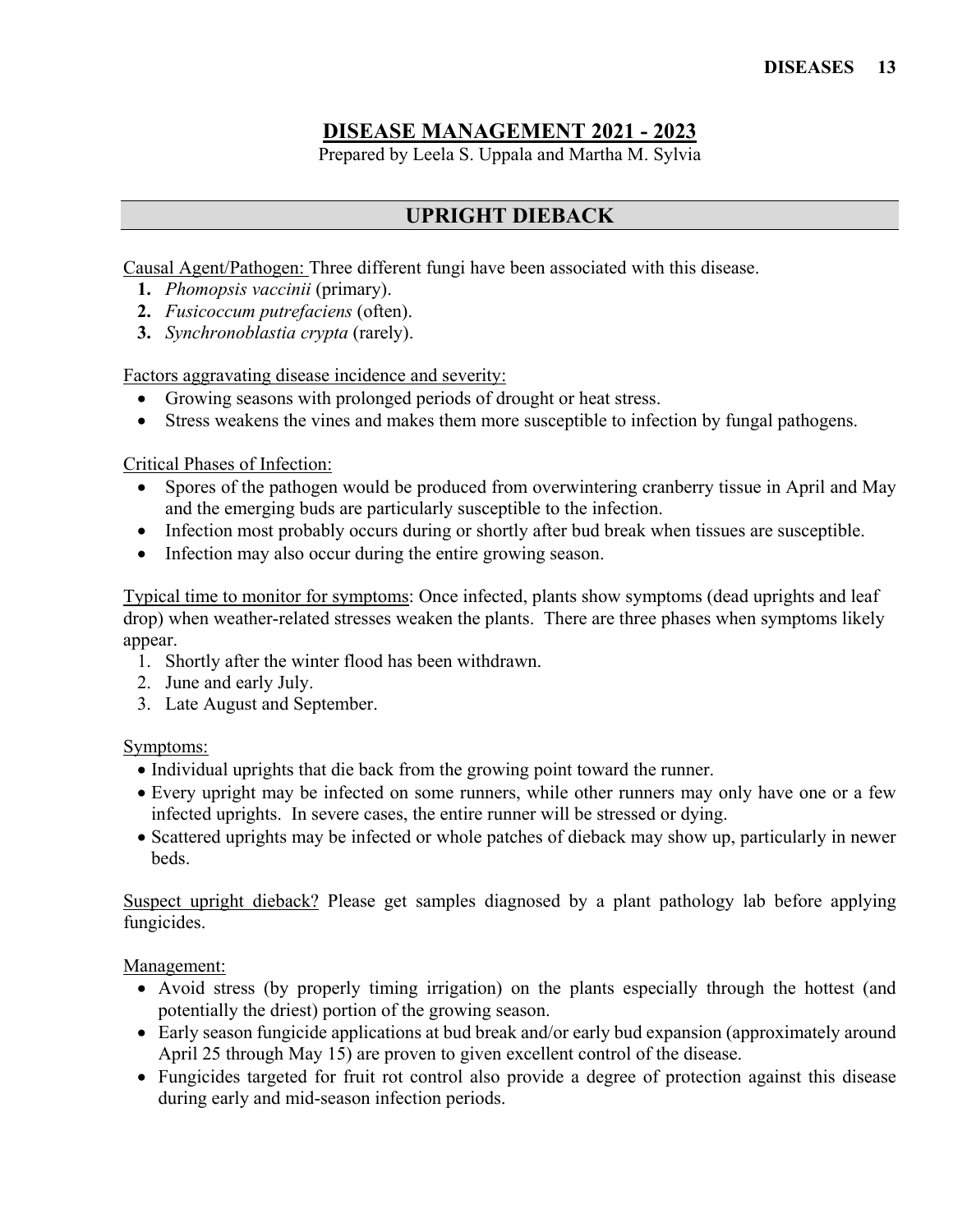## **14 DISEASES**

| PESTICIDE/FORMULATION             | <b>RATE</b><br>(amt/A/app) | <b>COMMENTS/RESTRICTIONS</b>                                                            |
|-----------------------------------|----------------------------|-----------------------------------------------------------------------------------------|
| <b>COPPER FORMULATIONS</b>        |                            |                                                                                         |
| Champ DP Dry Prill                | $5.3$ lb                   |                                                                                         |
| Champ Formula 2 Flowable          | 5.33 pt                    | Must be applied pre-bloom. 48-hour<br>restricted entry interval.                        |
| Champ WG                          | $4.2$ lb                   |                                                                                         |
| CHLOROTHALONIL FORMULATIONS       |                            |                                                                                         |
| Bravo Ultrex, Equus DF            | $3.8 - 6$ lb               |                                                                                         |
| Bravo Weather Stik                | $4 - 6.5$ pt               | One pre-bloom application should be                                                     |
| Chlorothalonil 720, Equus 720 SST | $4 - 6.5$ pt               | applied after the terminal bud has broken<br>dormancy (begun to swell or has begun new  |
| Chlorothalonil Zn                 | $5.66 - 9.25$ pt           | growth).                                                                                |
| Echo 720                          | $4-7$ pt                   | The exact timing will depend on whether the<br>variety is early or late-season. 12-hour |
| Echo 90DF                         | $3.25 - 5.75$ lb           | restricted entry interval.                                                              |
| Initiate ZN                       | $5.75 - 9.25$ pt           |                                                                                         |

## **UPRIGHT DIEBACK FUNGICIDE RECOMMENDATIONS**

For all above chlorothalonil formulations: Hold water for 3 days after application. In beds subject to Zone II regulations, growers must follow the required process (See Zone II section) to determine if these products may be used. As per the label, the maximum allowable number of chlorothalonil applications in a growing season is 3. **If one chlorothalonil application is used for upright dieback, only 2 applications are allowed for fruit rot.** 

## **PHYTOPHTHORA ROOT ROT**

## **Causal agent**: *Phytophthora spp*.

Factors aggravating disease incidence and severity:

- It just takes a few infected roots (and runners) to initiate and spread the disease to a new location. However, symptoms of infection develop in only a small percentage of the exposed acreage, due to the excellent drainage and low pH values (3.0–4.5) of cranberry soils in most beds.
- Poor drainage or water-logged areas are the first places Phytophthora infections occur.
- High temperatures ( $>50$  °F) facilitate the reproduction and spread of the pathogen.

## Symptoms:

- Infected root systems are poorly developed, have few feeder roots, are reduced in mass and showing necrosis.
- Infected roots cannot uptake water and nutrients, resulting in stunting, dieback of plants and reduced drought tolerance. Other symptoms include runners rot, fewer (mostly off color) leaves per plant which may turn red prematurely in the late summer or may be delayed in turning green in the spring. If the outer layer of the underground runner is scraped off, the internal tissue will be discolored olive green to dark brown.

## Suspect Phytophthora?

- Symptoms of Phytophthora are similar to those of related root disorders such as damage by rootfeeding insects and nematodes, other fungal diseases such as fairy ring, or simply "wet feet."
- Because management of each of these problems differs, it is extremely important to get an accurate diagnosis before undertaking any control measures.
- If you suspect Phytophthora infection, please get samples diagnosed by a plant pathology lab before applying fungicides.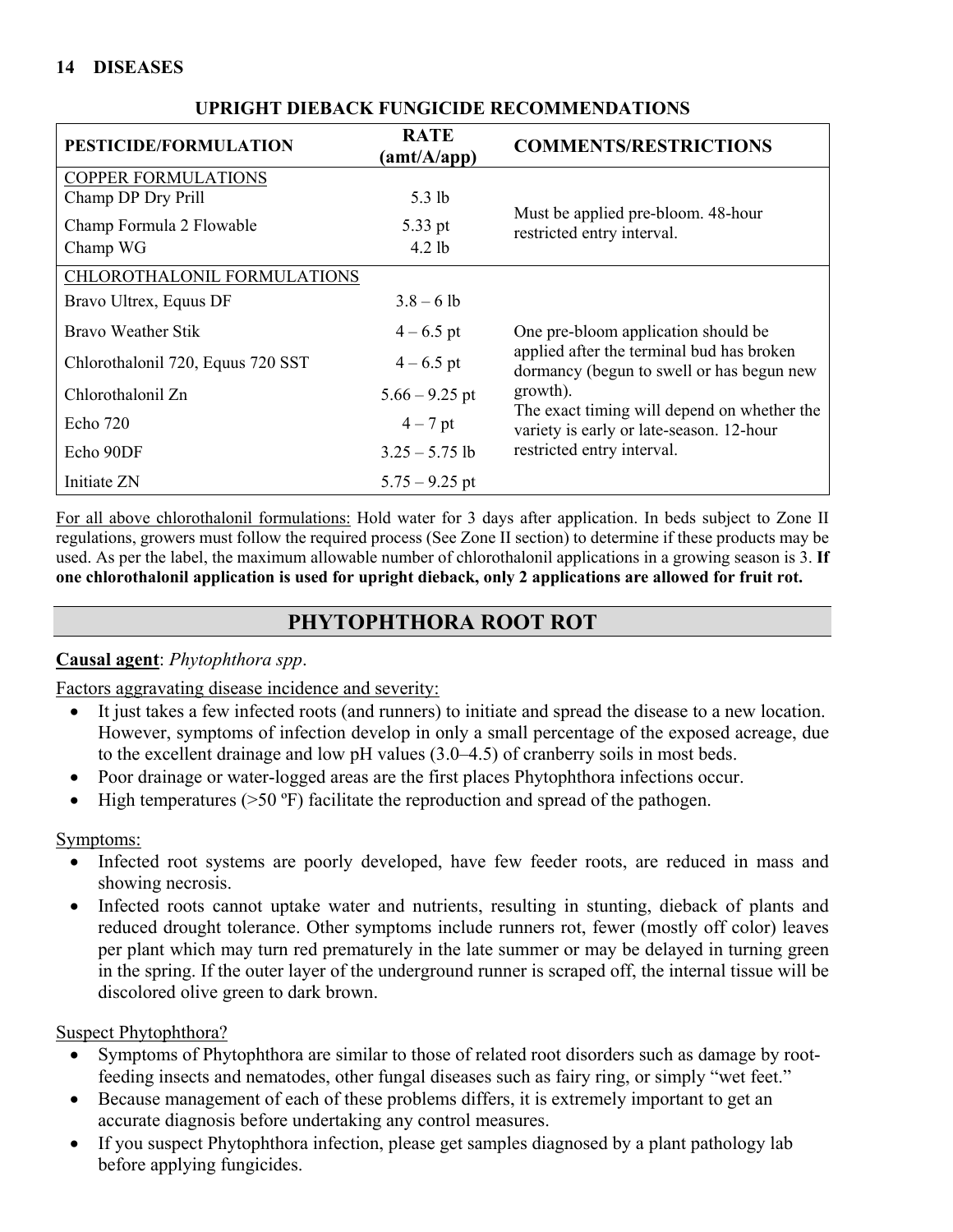Management: Adequate control can be achieved only through several integrated strategies.

- Drainage: Improve drainage (through tiles, stones, underdrains or new ditches) in low areas of the bed. Existing ditches should be maintained to the proper depth. Following rain, irrigation, or frost protection event, examine the soil surface for standing water. Problems arise where soil drainage is highly variable and it is not possible to irrigate sufficiently in well-drained areas without overirrigating poorly drained areas.
- Irrigation Uniformity: Examine the distribution of sprinkler heads and the total capacity of irrigation system to make sure they are irrigating the bog uniformly. For irregular beds, sprinkler heads placed closer than specified in the design should be outfitted with reduced-volume nozzles. Repeated cycles of wetting and drying, especially extreme cycles, are conducive to root rot. Schedule irrigation timing to consistently maintain soil moisture near the optimum level, rather than leaving long intervals between irrigation events.
- Sanding: Apply a uniform layer of sand to the areas of dieback to get them up to grade with the remainder of the bed.
- Fungicides: After the drainage is improved, the ideal time to apply fungicides (foliar application of phosphonates or soil application of phenylamides) is when soil temperatures are conducive for root development and pathogen multiplication (May, June, July and August).
	- o Spring applications (if a diagnosis is confirmed and drainage is improved) could slow down the infection.
	- $\circ$  If summer application can not be done, a fall application can be considered before winter hardiness. However, fall application is only effective in early harvested beds or if there is a warm, extended fall season.
	- o Multiple applications per season may be needed until vine recovery is visible. These applications can revitalize the canopy by encouraging root growth and help the plant uptake water and nutrients.

Additional notes for new beds:

- New beds should aim at providing uniform drainage. Before planting, examine the bed for low points or poorly drained areas that may be vulnerable to Phytophthora development. Implementing a drainage plan during new bed construction will avoid problems down the road.
- Irrigation systems should be carefully laid out so that sprinkler heads are placed according to design specifications.
- Basamid fumigation prior to planting has been recommended for renovations that had a history of Phytophthora infestation in the soil. However, make note that current EPA regulations require an EPA fumigant training to use this chemical.
- Newly planted vines may not be able to absorb the phosphonate fungicides until sufficient shoot growth has occurred, whereas Phenylamide fungicides with a.i. mefanoxam (Ridomil Gold SL, Ultra Flourish) applied through chemigation could offer excellent root uptake.

Precautions to prevent the spread of the pathogen from infected areas/beds to healthy areas/beds:

- Machinery, equipment, footwear, etc., should be sterilized using steam, bleach (freshly prepared 10% bleach solution), or 70% alcohol. If possible, the sequence of flooding the beds during water harvest should be adjusted to flood heavily infected beds last.
- Exercise caution when purchasing/moving plant material or soil from other bogs. Be certain that they are not coming from infected beds.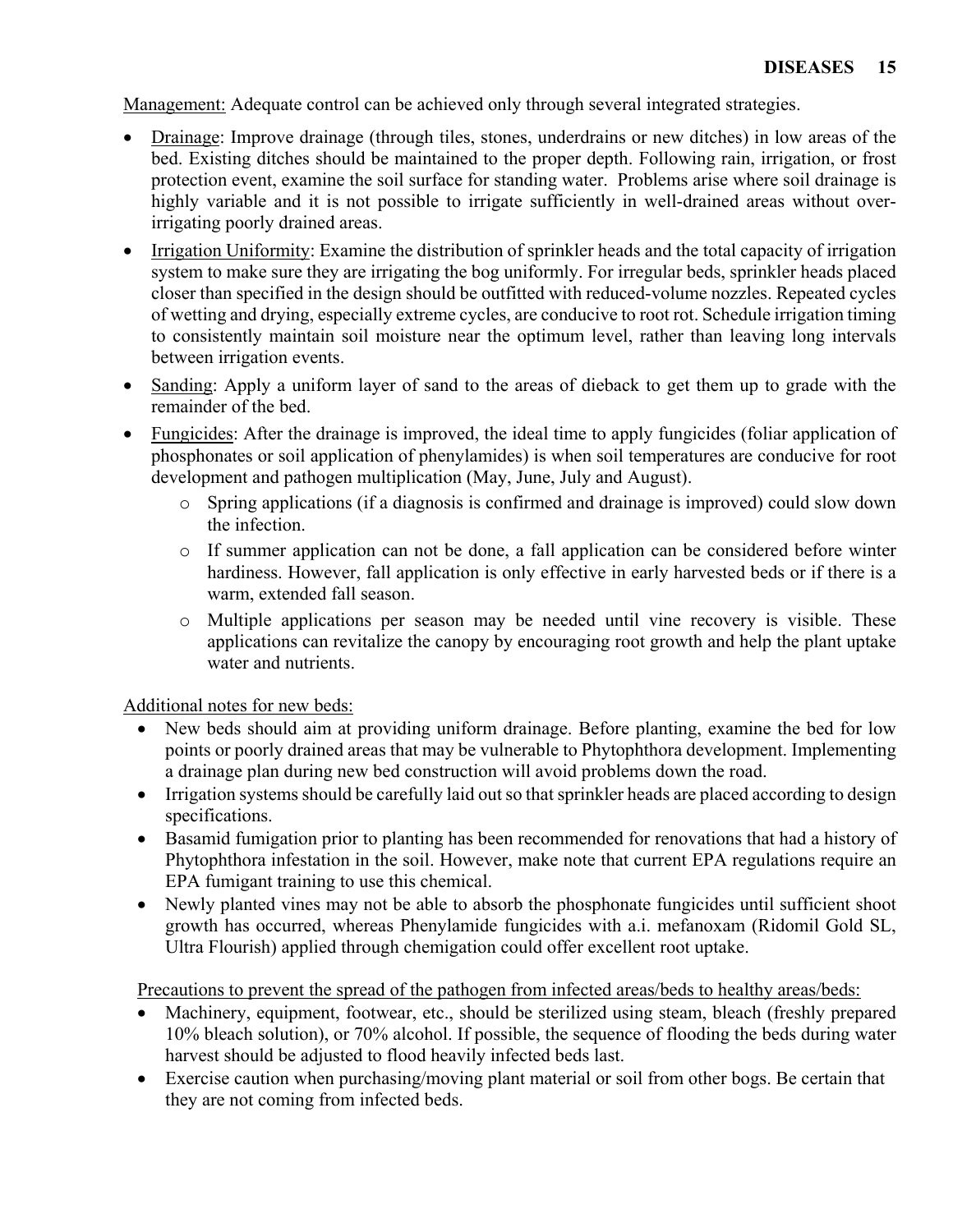|                                                       | PESTICIDE/FORMULATION                                                                                                             | <b>RATE</b><br>(amt/A)                                            | <b>COMMENTS/RESTRICTIONS</b>                                                                                                                                                  |
|-------------------------------------------------------|-----------------------------------------------------------------------------------------------------------------------------------|-------------------------------------------------------------------|-------------------------------------------------------------------------------------------------------------------------------------------------------------------------------|
|                                                       | Aliette WDG                                                                                                                       | 5 <sub>1b</sub>                                                   | Rates are for chemigation<br>application!                                                                                                                                     |
| Foliar<br>Applications<br>(Phosphonate<br>fungicides) | Fungi-Phite<br>ProPhyt, Reveille<br>Reliant<br>Confine Extra, Fosphite, K-Phite, Rampart<br>Alude, Phiticide, Phostrol<br>Oxiphos | $2-4$ pt<br>4 pt<br>$2-6$ pt<br>$4-8$ pt<br>$5-6$ pt<br>$5-10$ pt | Read the label for each product to<br>determine application interval, re-<br>entry period, and the number of<br>applications per season. Read<br>label, some do not tank mix! |
| Soil<br>Applications<br>(Phenylamide)                 | Metastar 2EC<br>Ridomil Gold SL<br>Ultra Flourish                                                                                 | $4-7$ pt<br>$1 - 1.75$ pt<br>$2-3.5$ pt                           | Ground or chemigation only.<br>No aerial application!                                                                                                                         |
| fungicides)*                                          | Ridomil Gold GR                                                                                                                   | $20-35$ lb                                                        | Ground or air only. No<br>chemigation!                                                                                                                                        |

**PHYTOPHTHORA ROOT ROT FUNGICIDE RECOMMENDATIONS**

**\*Soil applications** must be watered in after application. Run the sprinklers for 3 hours after application to water the fungicide into the root zone. Too much water, however, may push the chemical past the root zone. Therefore, do not apply if more than 0.5 inches of rainfall is forecasted or if sprinklers will run for more than 5 hours during the first few days after the application.

# **FRUIT ROT**

This is the most prevalent disease problem that cranberry growers face from season to season. The disease is generally divided into two distinct categories: field rot and storage rot. The field rot phase is expressed pre-harvest and constitutes a major component of direct crop loss. Storage rots cause a reduction in the quality and shelf life of fresh, refrigerated fruit.

Causal agent:

• Fruit rot is a disease complex associated with more than 12 fungal pathogens. The most common isolated in MA are *Allantophomopsis lycopodina, A. cystisporea, Botryosphaeria vaccinii, Coleophoma empetri*, *Colletotrichum gloeosporioides*, *C. acutatum*, *Fusicoccum putrefaciens*, *Phomopsis vaccinii*, *Phyllosticta vaccinii* and *Physalospora vaccinii*.

Factors aggravating disease incidence and severity:

- The degree of fruit rot in different beds in a given season is dependent on many factors (weather, cultural practices, fruit rot fungal inoculum). Not all factors are completely understood.
- Bog microclimatic factors: Factors that leave the cranberry vine wet for long periods of time (from rain, fog, dew or irrigation) provide optimal conditions for fungal growth and increases the risk of fruit rot incidence and severity. Other factors include dense vine growth, poor air circulation, high humidity, slow drying-out of dew, and poor drainage.
- Cultural Practices: Any practice that promotes excessive vine growth such as excessive N fertilizer, frequent late water, holding water high in ditches, too frequent irrigation, and not cleaning the bog of berries/detached plant tissues (they could serve as sources of overwintering inoculum) from the previous cropping season could favor fruit rot development.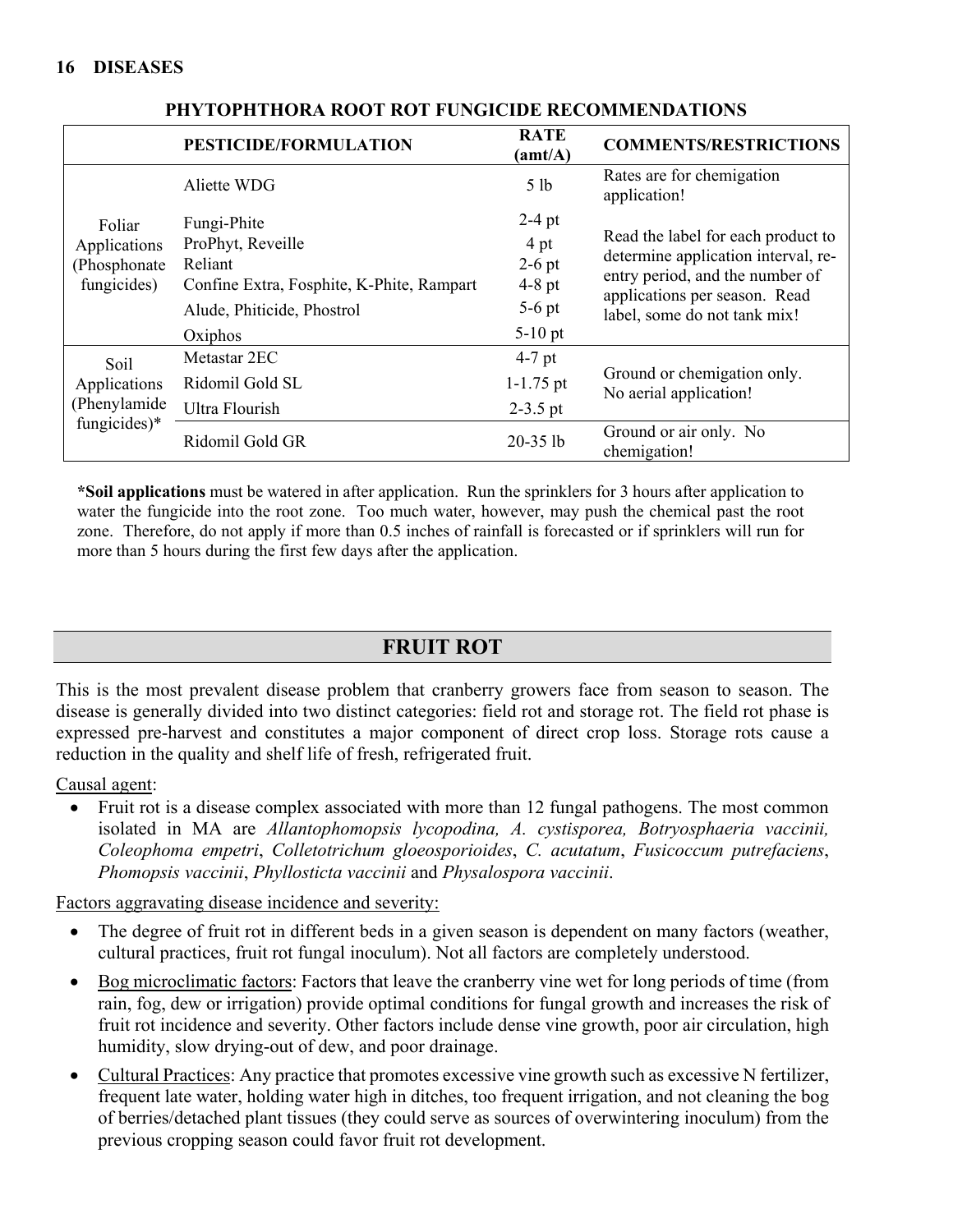- Bogs planted with susceptible cultivars and with high fruit rot levels in the previous season.
- Rot develops rapidly only after the berries are detached and floating on the flood surface. Thus, the time the berries are left in the harvest floods is an important factor too.
- Not following bog sanitation: Cranberry leaves, stems, and fruit left behind after harvest (trash) are colonized by several fungi that cause field and storage rot.
- Improperly timing and improper frequency of fungicide applications: The fungicides should target the most susceptible stages of infection (bloom and early fruit set). Applying fungicides after this period will not be of use. The frequency of fungicides should be decided based on the history of fruit rot infection in the previous growing season.

## Critical phases of infection:

• Flowering and fruit development are the susceptible phases of infection. Spores of the fruit rot fungi germinate from overwintering sources of inoculum and spread by wind or wind-driven rain to bloom or developing fruit. If there is a suitable layer of moisture present for 6 to 8 hours and the cultivar is susceptible, the fungi will infect these tissues.

## Symptoms:

In general, after the infection, although the fungal pathogens are multiplying with developing fruit, the fruit rot symptoms (break down of berry tissue and rot) are not apparent (latent infection) until later in the growing season or until the berries have been harvested and held in storage.

Management: Adequate control can be achieved only through several integrated strategies.

- Canopy Management: Practices that increase air circulation such as pruning will reduce disease pressure. Sanding of bogs can also reduce disease pressure by burying excess runners and improving airflow, as well as burying sources of disease inoculum.
- Late Water: Holding late water (flooding from mid-April to mid-May) once in three years will improve berry quality by disrupting the life cycles of fruit rot fungi and increase fungicide application efficacy by synchronizing bloom. In the year late water is used and also in the following year, the number of fungicide applications can be reduced in beds with a history of low fruit rot pressure. The fungicides should not be eliminated completely or vine diseases may be a problem the following growing season. Fungicide regimes should be brought back to normal in the second year after late water.
- Trash Removal: Remove trash from water-harvested beds during harvest, or as soon after as possible. If the bed was dry-harvested, trash should be removed from the bed with a post-harvest flood in the fall or from the winter flood before it is withdrawn. Trash piles should not be left next to the bed, and should be deposited at least a quarter-mile from the bed if possible. Self-pollinated seeds in berries left behind on the bog may germinate in the soil and possibly produce plants that are the typical "mongrels". These genotypes may produce much vegetation but few berries, and in worst-case scenarios, may take over the productive vines in the bed.
- Irrigation**:** When irrigation is necessary, sprinkler systems should be run in the early morning, and not in the early evening. Morning watering allows vines to be watered with minimal evaporation, and the surface of the vines can then dry out in the sun's heat. When watering is done in the early evening, the vines are kept wet for an extended period, thus creating favorable conditions for infection by the fruit rot fungi. On days with excessive temperatures (>100°F on the bed), particularly in newly planted or recently sanded beds, sprinklers should be run in the late morning or early afternoon to cool the vines and berries and may prevent injury. Sprinklers should be run to prevent scalding of the fruit when all of the following conditions persist: (1) dewpoints of 55°F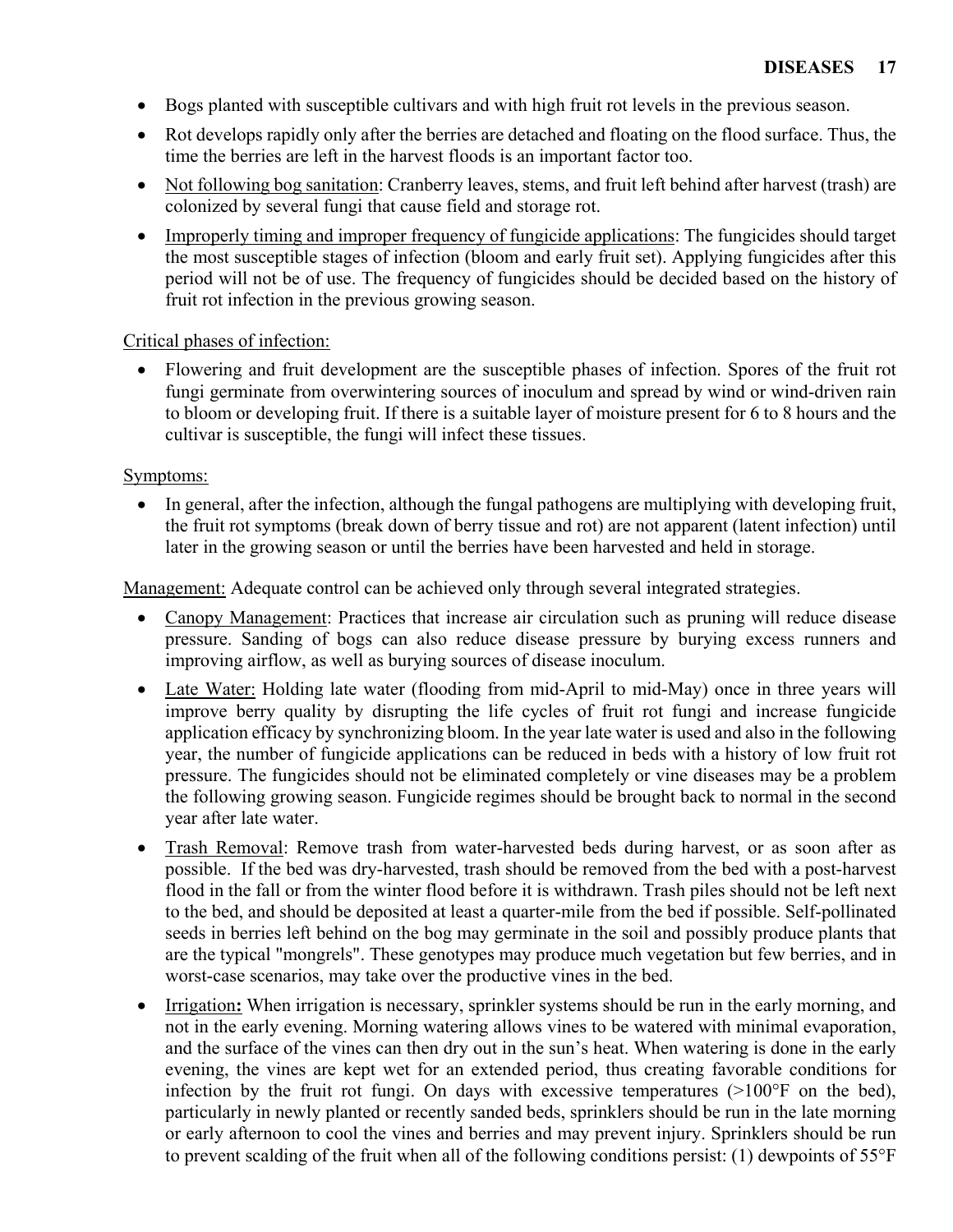or less during midday and afternoon hours, (2) high temperatures of 80°F or more, (3) clear or scattered sky conditions during the day, (4) bed soil moisture is low, (5) wind speeds average greater than 11 mph, and (6) no rainfall has occurred during the last 48 hours. This "forecast" is based on research performed in New Jersey. Scalded berries are typically browned on one side, with a clear demarcation between the brown area and the green (usually) area of the fruit. The rotted area in a berry affected with fruit rot typically has an area of anthocyanin production (reddish border) adjacent to the affected area. After 7 days, a scalded berry will be hard to discern from a rotted berry, particularly since fungi will colonize the stressed scalded berry.

• Resistant Varieties: When replanting bogs or planting new bogs, varying levels of disease resistance against fruit rot among varieties should be considered. A summary chart with some of the most common cultivars and their relative field rot resistance (highest-moderate-low) is presented below.

| <b>Highest</b>                                              | Moderate                                             | Lowest               |
|-------------------------------------------------------------|------------------------------------------------------|----------------------|
| field rot resistance                                        | field rot resistance                                 | field rot resistance |
| Scarlet Knight, Mullica Queen,<br>Howes, Haines, Black Veil | Stevens, Crimson Queen,<br>Demoranville, Early Black | Ben Lear             |

- Fungicides**:** For adequate control, fungicide applications should have good coverage and take place before fungi infect plant tissues. Most fruit rot infections occur during the bloom period and early fruit set before berries start to size up. Applications typically should begin during early bloom (mid-June, before 50% of flowers have opened). Once the fruit has set and begun to increase in size (mid-late July), fungicides are no longer necessary or effective. Fungicide decisions such as the choice, frequency and interval between fungicide applications are dependent on the individual bed, its history of fruit rot severity, products allowed by respective fruit handlers and Keeping Quality Forecast (KQF) found on the Cranberry Station's website. If the KQF forecast is good to excellent, consider fewer applications and/or longer application intervals. Cranberry beds prone to fruit rot may need up to 4 fungicide applications. One or two fungicide applications may be adequate for a bed with very little fruit rot in previous growing seasons. Storage rot is usually not a concern for berries that are water harvested, as these berries will immediately be frozen in most cases. If in doubt, call the Extension Plant Pathologist.
- Note for newly planted beds: One or two fungicide applications during the first two years after planting will help reduce fungal inoculum and may reduce fruit rot in subsequent years.

## **FUNGICIDE RESISTANCE MANAGEMENT FOR FRUIT ROT**

Fungicide resistance, defined as reduced fungicide sensitivity in fungal populations, is a real and serious threat to the cranberry industry. It could severely impact the efficacy of fungicides used against fruit rot pathogens. The Fungicide Resistance Action Committee (FRAC) developed a code of numbers and letters that can be used to distinguish the different fungicide groups based on their mode of action. Repeated and ineffective use of fungicides from the same FRAC group can accelerate the development of resistant pathogen populations and once this occurs, fungicide applications will provide very little or no disease control.

In recent years, two of the key groups of fungicides employed in fruit rot management (Mancozebs/EDBCs since 1960, Chlorothalonils since 1985), have been subjected to revised Maximum Residue Limits (MRLs) by international export markets. This prompted the cranberry processing industry to impose new regulations on the use and prompting growers to rely more on the newer, single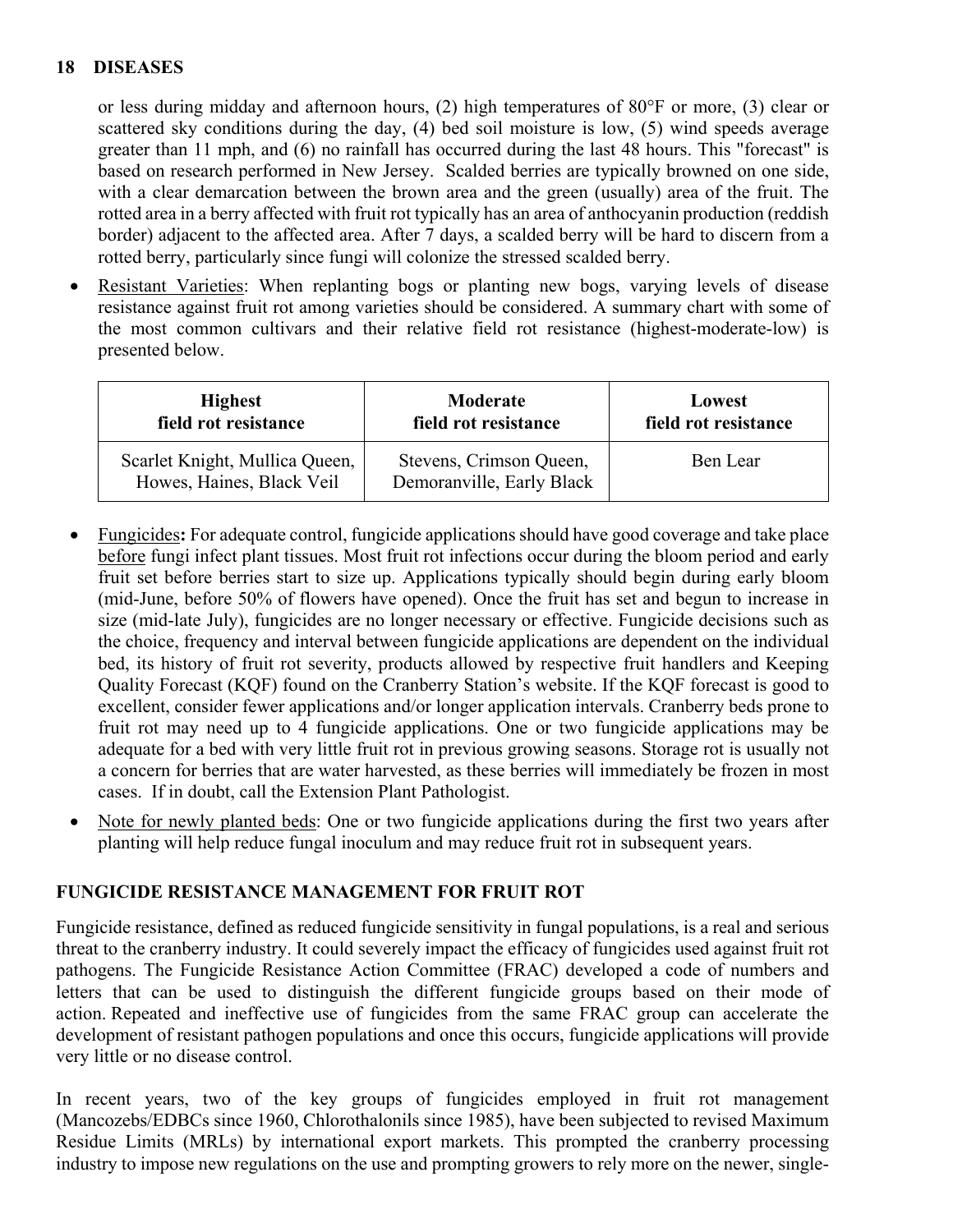site mode of action fungicides from FRAC Group 3 and 11. These newer fungicides (eg., Abound, Indar, Proline and Quadris Top) can be equally effective in controlling fruit rot fungi and are perceived to be less harmful to human and environmental health when compared to the older, multi-site mode of action chemicals (chlorothalonil and EBDCs/Mancozebs). However, newer fungicides are at higher risk of selecting for fungicide-resistant pathogens than older fungicides. To preserve the effectiveness and durability of the few effective registered fungicides we have available, it is **CRITICAL** to incorporate the fungicide resistance management strategies listed below:

- Follow ALL label instructions, including application interval and recommended rate. Never use less than the lowest recommended rate on the label.
- Alternate or mix fungicides with different modes of action.

Ph-D  $\frac{6.2 \text{ oz}}{\text{for fruit rot.}}$ 

- o Use FRAC codes on labels to determine the mode of action. The same FRAC codes indicate that fungicides have the same mode of action. For example, Indar and Proline have different trade names and active ingredients, but they have the SAME mode of action and FRAC code (3).
- For best control and fungicide resistance management, mix Abound with Indar or Proline, or use Quadris Top.

|  | <b>FRUIT ROT FUNGICIDE RECOMMENDATIONS</b> |  |  |
|--|--------------------------------------------|--|--|
|  |                                            |  |  |

**TIMING – Begin early to mid-bloom (10-50%), then at 7-14 day intervals.** 

|--|

| <b>NEWER CHEMISTRIES</b>                                |                                | <b>RATE</b> (amount/A) |                                                                                                                                                                                                                                                                     |
|---------------------------------------------------------|--------------------------------|------------------------|---------------------------------------------------------------------------------------------------------------------------------------------------------------------------------------------------------------------------------------------------------------------|
| Abound<br>AFrame<br>Satori<br>azoxystrobin              | <b>FRAC</b><br>Group 11        | $6.0 - 15.5$ fl oz     | No more than 2 sequential apps. See Resistance Management<br>notes below and in Resistance Management chapter. Hold<br>water for 14 days. Avoid drift if the bed is next to a McIntosh<br>apple orchard, as the fungicide is highly phytotoxic to this<br>cultivar. |
| Indar 2F<br>fenbuconazole                               | <b>FRAC</b>                    | $6.0-12$ fl oz         | No more than 2 apps due to resistance concerns. Do not use<br>prior to bloom. 30-day PHI.                                                                                                                                                                           |
| Proline 480SC<br>prothioconazole                        | Group 3                        | $5$ fl oz              | No more than 2 apps. 45-day PHI.                                                                                                                                                                                                                                    |
| Quadris Top<br>difenconazole<br>and <i>azoxystrobin</i> | <b>FRAC</b><br>Group<br>$3+11$ | $10-14$ fl oz          | No more than 2 sequential apps due to resistance concerns. Do<br>not use prior to bloom. 30-day PHI. 14-day water holding.                                                                                                                                          |
| POLYOXIN-D ZINC SALT                                    |                                |                        |                                                                                                                                                                                                                                                                     |
| Oso                                                     | <b>FRAC</b>                    | 3.75-13 fl oz          | No more than 6 apps of Oso or 3 apps of Ph-D when using<br>maximum rate. Limited research on efficacy. For best results                                                                                                                                             |
| $PL$ $D$                                                | Group 19                       | 622                    | alternate or incorporate into a program with other fungicides                                                                                                                                                                                                       |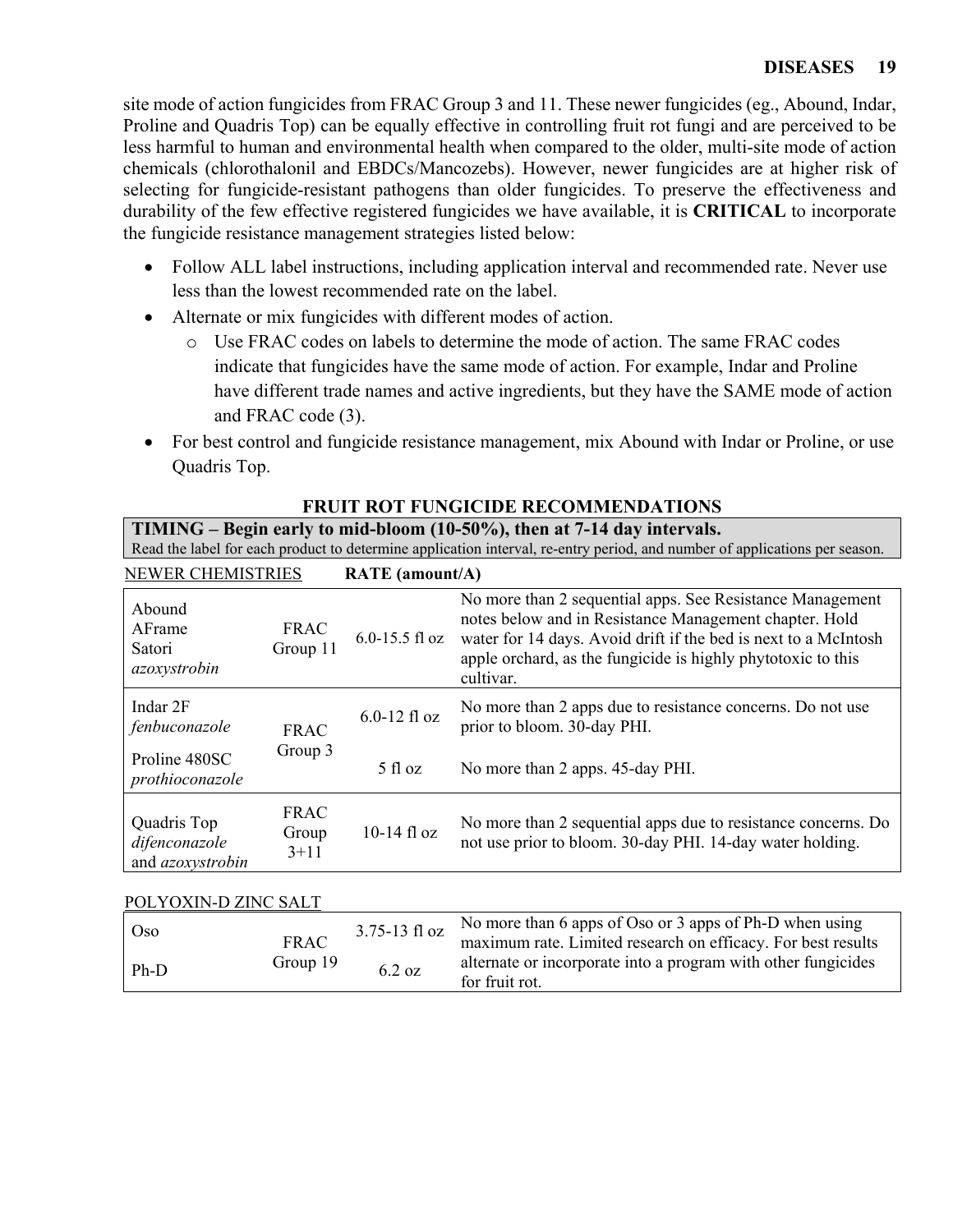#### **FRUIT ROT FUNGICIDE RECOMMENDATIONS**

## **TIMING – Begin early to mid-bloom (10-50%), then at 7 - 10 day intervals**

| CHLOROTHALONIL FORMULATIONS* |
|------------------------------|
|------------------------------|

| <b>Bravo Ultrex</b>         |                 | $3.8 - 6.0$ lb | <b>Restricted use!!</b>                             |
|-----------------------------|-----------------|----------------|-----------------------------------------------------|
| Bravo Weather Stik          |                 | 4 $-6.5$ pt    | Handler restrictions!! Check before using!          |
| Chloronil 720, Initiate 720 |                 | $4-6.5$ pt     |                                                     |
| Chlorothalonil 720 SC       |                 | 4-6.5 pt       | Use the maximum rate in beds with high rot          |
| Echo 720                    | <b>All FRAC</b> | $4-7$ pt       | incidence on a 10-day schedule. Zone II             |
| Echo 90DF                   | Group M5        | 3.25-5.75 lb   | restricted.                                         |
| Equus DF                    |                 | $3.8 - 6.0$ lb | 3 apps per season, 12-hr REI (6.5-day eye           |
| Equus 500 ZN                |                 | 5.75-9.25 pt   | irritant). Hold water for 3 days after application. |
| Equus 720 SST               |                 | 4 $-6.5$ pt    |                                                     |
| Initiate ZN                 |                 | 5.75-9.25 pt   | 50-day PHI                                          |

\* For all chlorothalonil formulations: Before use on beds subject to Zone II regulations, growers must follow the required process to determine if these products may be used. See Zone II Section. The maximum allowable number of chlorothalonil applications is 3. If 1 Bravo application was used for upright dieback control, only 2 fruit rot applications are allowed. Do not mix with Dipel.

| Ferbam Granuflo         | <b>FRAC</b> Group<br>M3     | 6 lb            | Do not apply more than 5 times. Apply at 14-day<br>intervals. Using rates below recommended rate will<br>50-day PHI, 24-hr REI.<br>be ineffective. |
|-------------------------|-----------------------------|-----------------|----------------------------------------------------------------------------------------------------------------------------------------------------|
| <b>MANCOZEBS</b>        |                             |                 |                                                                                                                                                    |
| Dithane F-45 Rainshield |                             | $2.4 - 4.8$ qt  |                                                                                                                                                    |
| Dithane M-45            |                             | $3-6$ lb        | Handler restrictions!! Check before using!                                                                                                         |
| Penncozeb 75DF          |                             | $3-6$ lb        | Addition of spray adjuvants will improve                                                                                                           |
| Penncozeb 80WP          | <b>All FRAC</b><br>Group M3 | $3-6$ lb        | distribution and deposition for all of the mancozeb                                                                                                |
| Koverall                |                             | $3-6$ lb        | compounds.                                                                                                                                         |
| Roper DF Rainshield     |                             | $3-6$ lb        |                                                                                                                                                    |
| ManKocide               |                             | 7 <sub>lb</sub> | May delay color development in some varieties!                                                                                                     |
| Manzate Flowable        |                             | $2.4 - 4.8$ qt  | 30-day PHI.                                                                                                                                        |
| Manzate Max             |                             | 2.4-4.8 qt      | All 24-hr REI, except ManKocide 48-hr REI.                                                                                                         |
| Manzate Pro-Stick       |                             | $3-6$ lb        |                                                                                                                                                    |

#### **TIMING- Begin at late-bloom (>50%), then at 7-14 day intervals**

COPPERS (See page 2 for full list of copper products)

| Mastercop   |                      | 3 <sub>pt</sub> | Make first application in late bloom. Apply one or two                                        |
|-------------|----------------------|-----------------|-----------------------------------------------------------------------------------------------|
| Badge X2    | <b>FRAC</b><br>Group | $3.5$ lbs       | additional applications at 10-14 day intervals or as needed<br>depending on disease severity. |
| Kocide 3000 | M <sub>1</sub>       | $3.5$ lbs       | Make first application in late bloom. Apply one or two                                        |
| Champ       |                      | $4.2$ lbs       | additional applications at 7-14 day intervals or as needed<br>depending on disease severity.  |

Do not mix copper fungicides with insecticides. Do not tank mix with Aliette or phosphites unless spray solution has been buffered first. Call Extension specialist for information on buffering.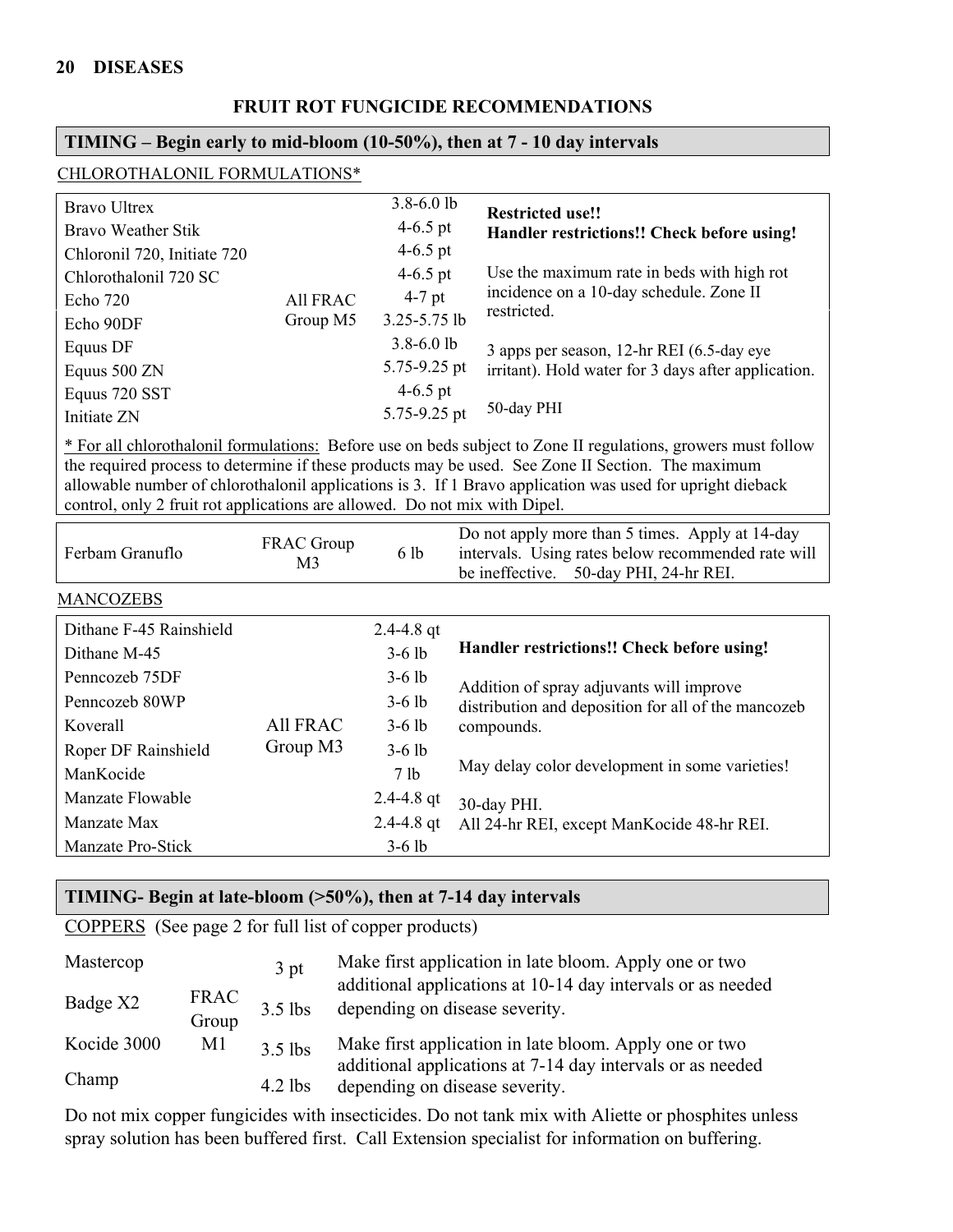| <b>Fungicides</b>              | <b>Trade Names</b>                                     | <b>Resistance</b><br><b>Risk</b> | <b>Comments</b>                                                                                                                                                                                                                                               |
|--------------------------------|--------------------------------------------------------|----------------------------------|---------------------------------------------------------------------------------------------------------------------------------------------------------------------------------------------------------------------------------------------------------------|
| Chlorothalonils                | Bravo, Echo,<br>Equus, etc.                            | Low                              | Check with handlers for market restrictions.                                                                                                                                                                                                                  |
| Mancozebs                      | Dithane,<br>Manzate,<br>Penncozeb,<br>etc.             | Low                              | Check with handlers for market restrictions.<br>Anecdotally believed to have a negative effect on<br>fruit color. In 2019 trials, we did not observe any<br>negative effects on color in Stevens.                                                             |
| Coppers                        | Mastercop<br>Badge X2<br>Champ<br>Kocide 3000,<br>etc. | Low                              | Limited research data available.<br>Coppers could serve as resistant management<br>tools while efficiently managing fruit rot if used<br>as part of a fungicide program with other<br>fungicides. More effective if used later in the<br>season (late bloom). |
| Difenoconazole<br>Azoxystrobin | Quadris Top                                            | Medium                           |                                                                                                                                                                                                                                                               |
| Prothioconazole                | Proline                                                |                                  | For best results and resistance management, use                                                                                                                                                                                                               |
| Fenbuconazole                  | Indar                                                  | Medium                           | during bloom and combine with azoxystrobin.                                                                                                                                                                                                                   |
| Azoxystrobin                   | Abound,<br>AFrame,<br>Satori                           | High                             | For best results combine with prothioconazole or<br>fenbuconazole.                                                                                                                                                                                            |
| Polyoxin-D<br>zinc salt        | Oso and Ph-D                                           | Medium                           | Limited research data available. For best results<br>alternate or incorporate into a program with other<br>fungicides for fruit rot.                                                                                                                          |
| SDHI, plant<br>extracts        | Kenja,<br>Regalia, etc.                                |                                  | Limited research data available.                                                                                                                                                                                                                              |

## **FRUIT ROT FUNGICIDE ADDITIONAL NOTES**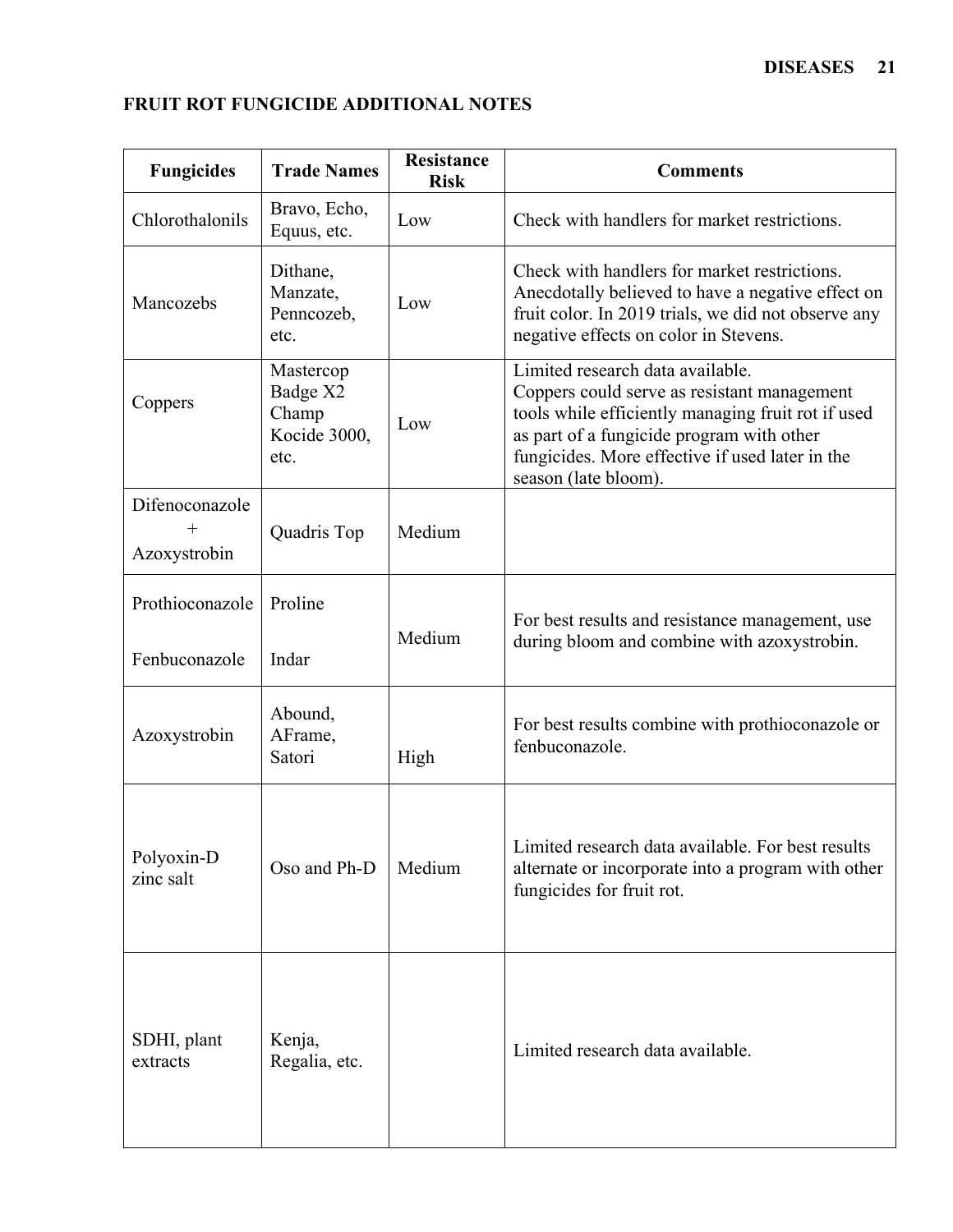## **FAIRY RING**

This disease is sporadic in occurrence and the severity of symptoms varies from year to year.

## Causal Agent/Pathogen:

• Some fungi such as *Psilocybe agrariella* var. *vaccinii, Helicobasidium* sp. (anamorph *Thanatophytum* sp.), *Rhizoctonia*-like fungi, *Pezicula, Dermea, Crytosporiopsis* and *Neofabrea* have been associated with this disease. However, the role of these fungi in fairy ring disease is not completely characterized.

Factors aggravating disease incidence and severity:

- Damage caused by this disease is usually worse during growing seasons with limited rainfall (drought) and hotter than normal temperatures. Excessively dry soils could promote this disease.
- Stevens, Ben Lear and Howes are highly susceptible, while Early Black is less susceptible but not resistant.

Symptoms:

- Initially, a small area of weak or dead vines occurs, usually in higher spots in the bog or near the ditches.
- When environmental conditions are favorable for disease spread, the area of dead vines expands outward in all directions and opens the canopy for weed invasion.
- The outside edge of the necrotic zone is sometimes bordered by a ring of cranberry vine overgrowth which are unproductive. In heavily infested beds, numerous rings will be present and they may overlap or combine, resulting in whole sections that are devastated by the disease.
- Reduces yield 50-60%. Increases fruit rot incidence.
- Increases the need for replanting.

Precautions to prevent the spread of fairy ring from infested areas/beds to healthy areas/beds:

The mechanism of dissemination of this disease is unknown. It is possible that movement of vines, during harvest or any other means, could spread the disease from infested areas to healthy areas of bog or even among various bogs.

## Management:

- Control strategies for this disease have still not been worked out thoroughly.
- During those summers with low rainfall, plants should be properly irrigated.
- Sprinklers should be run for several hours in the early morning hours, when there is little evaporation, to ensure that the root systems are properly watered.
- Raising the water level in the ditches can help in this regard. This can be a problem, however, if there are low areas in the same bed where Phytophthora root rot may also be present. Beds should be properly graded.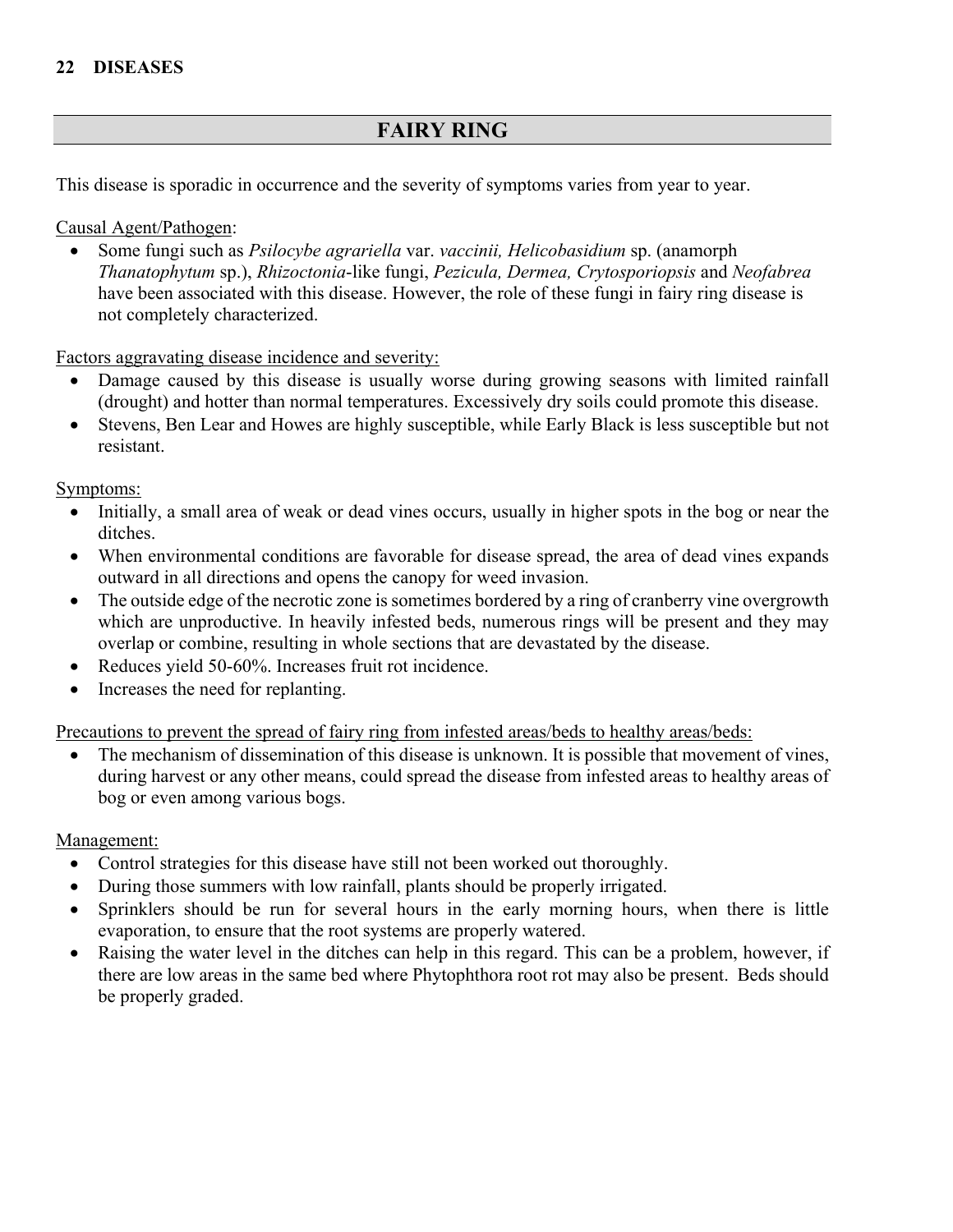| <b>TIMING</b>                                  | <b>PESTICIDE</b> /<br><b>FORMULATION</b> | RATE (amt/A)                                                                       | <b>COMMENTS/RESTRICTIONS</b>                                                                                                                                                             |  |
|------------------------------------------------|------------------------------------------|------------------------------------------------------------------------------------|------------------------------------------------------------------------------------------------------------------------------------------------------------------------------------------|--|
| <b>MAY</b>                                     | Abound/AFrame                            | 15.5 fl oz/30-100 gal                                                              | Make the first app at budbreak. Irrigate for<br>1-2 hours before and following application.<br>Repeat 2-4 weeks later if necessary.                                                      |  |
| and Indar                                      | 12 fl oz/30-100 gal                      | Make sure to have Indar supplemental label.<br>See below for drench instructions.* |                                                                                                                                                                                          |  |
| <b>JUNE - JULY</b>                             | Ferbam Granuflo                          | 9 lb/100 gal                                                                       | Apply 1 gal of this mixture to 1 sq ft area.<br>Treat the area 3 feet beyond the advancing<br>line of dying vines and 2 feet within the line.<br>Do not apply after July 31. Only 1 app! |  |
| MID-AUGUST<br><b>THROUGH</b><br><b>OCTOBER</b> | Sul-Po-Mag<br>0r<br>K-Mag 0-0-22         | $4000$ lb/A<br>or $1.5$ oz/sq. ft.                                                 | Follow-up applications may be necessary.<br>This may help vines out-compete the<br>fungus.                                                                                               |  |

#### **FAIRY RING FUNGICIDE RECOMMENDATIONS**

\* Indar and Abound soil drench. Using a drench method, one can treat up to a tenth of each acre while remaining within the label restrictions (one-tenth of an acre is approximately 4,300 ft<sup>2</sup>).

*A. Estimate the area to be treated:* 

- 1. Measure across the center of the fairy ring (this gives you the diameter).
- 2. Divide by 2 to get the radius.
- 3. Add 10 ft to the radius to include a buffer around the fairy ring.
- 4. Use the formula

Area =  $r^2$  x  $\pi$ . (r is radius,  $\pi$  is  $\sim$  3.14)

The fairy ring in this example has a 5 ft radius  $+10$  ft buffer  $= 15$  ft.

Area to be treated =  $15 \times 15 \times 3.14 = 706.5 \text{ ft}^2$ 



*B. Calculate the rates of Indar and Abound for your fungicide mix*.

The rate for Indar will be equal to the fairy ring area  $(\text{ft}^2)$  multiplied by 0.0028 fl oz. The rate for Abound is equal to the fairy ring area  $(\text{ft}^2)$  multiplied by 0.004 fl oz.

For every  $ft^2$  to be treated, use 0.1 to 0.2 gallons of water. Apply the tank mix evenly over the affected area (entire ring area plus the 10 ft outer margin). If you need assistance in managing the fairy ring or calculating fungicide rates or if the area is larger than one-tenth of each acre, please contact the Extension Plant Pathologist at the Cranberry Station.